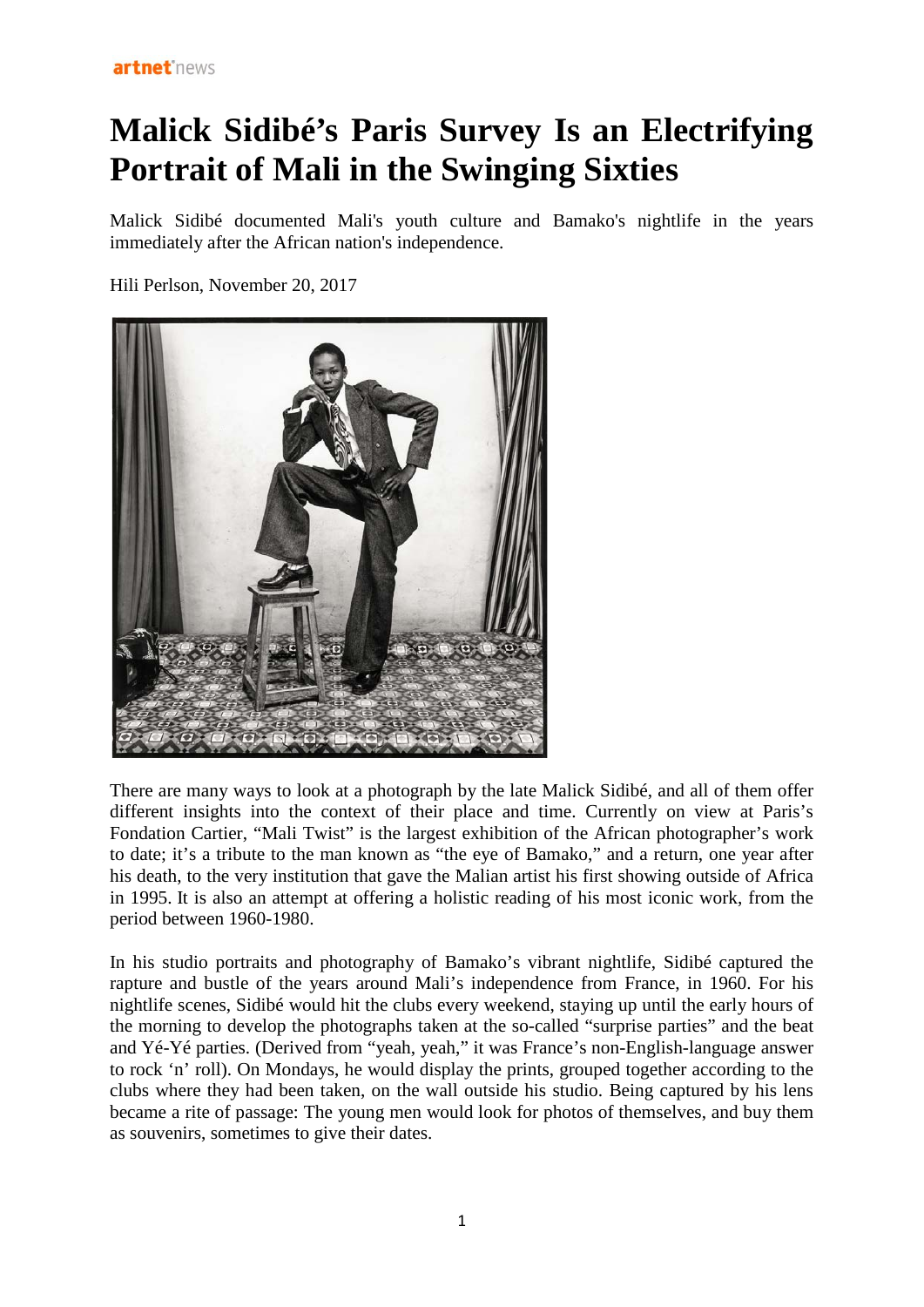

Malick Sidibé's *Regardez-moi !* (1962). Collection Fondation Cartier pour l'art contemporain, Paris, ©Malick Sidibé

The exhibition, curated by André Magnin and Brigitte Ollier, features more than 250 images and archival material, including signature studio photographs that have never been developed before. Alongside his most well-known images such as *Nuit de noel* (1963)—which *Time* magazine lists in their [100 Most Influential Images of All Time—](http://100photos.time.com/photos/malick-sidibe-nuit-de-noel-happy-club)is his lesser-known yet striking outdoor photography taken along the banks of the Niger river, which some critics regard as his most skilful. "This is my personal view," writes African photography historian Vincent Godeau, "but I see Malick more as an outdoor photographer. His studio portraits seem to be nostalgic for the open-air shots."

By documenting Bamako's youth culture and its social clubs—with names like The Sputniks or Black Socks, to indicate specific music tastes—and the flamboyant style of the suave rock 'n' roll fans, Sidibé is credited with revealing a different image of life in West Africa, which was a contrast to stereotypical images of Africans seen in the West. "For me, photography is all about youth," he famously told an interviewer. "It's about a happy world full of joy, not some kid crying on a street corner or a sick person."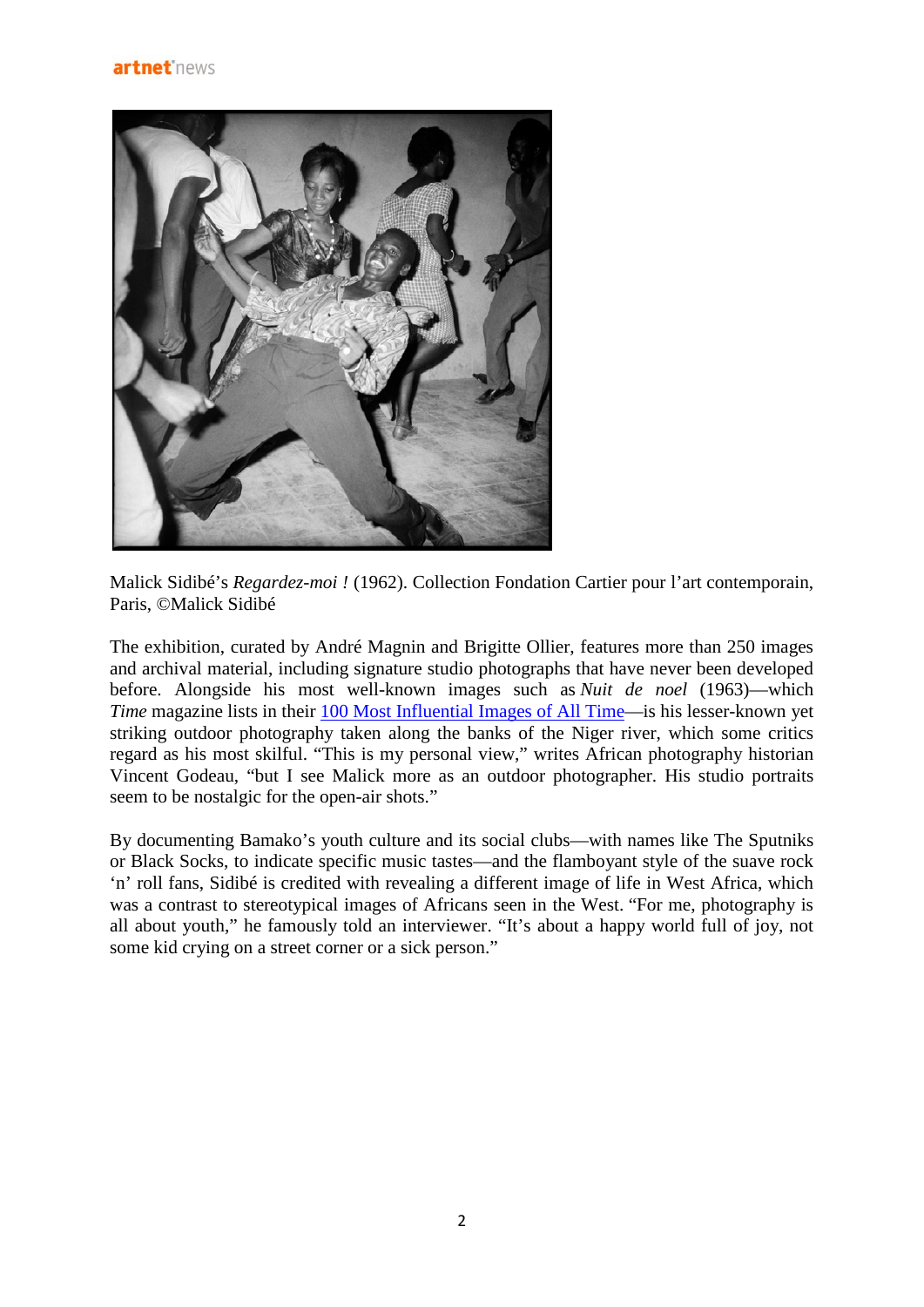

Malick Sidibé's *Dansez le twist,* (1965). Collection Fondation Cartier pour l'art contemporain, Paris, ©Malick Sidibé

In 1992, André Magnin, the show's curator, came across Sidibé's work by chance on a trip to Mali together with photographers Bernard Descamps and Françoise Huguier, where they had gone, on the behest of French collector Jean Pigozzi, to seek out another photographer, Seydou Keïta. Wielding a photograph taken by the older Keïta, which had been shown anonymously in 1991 at the New Museum's survey of contemporary African art in New York, Magnin was taken by a taxi driver to Sidibé's studio instead.

The two photographers, one capturing colonial-era Mali, and the other, the hopefulness of its early days of independence, became the most influential and recognized image makers to have come out of Mali. The exhibition at the Fondation Cartier (until February 25, 2018) points to Sidibé's influence on a younger generation of artists with contemporary paintings by JP Mika, who creates zippy, colorful portraits that echo Sidibé's studio shots. The photographer captured his subjects sporting sharp crease of their exaggerated bell bottoms, or showing off prized possessions, such as a shiny motorcycles or livestock.



Malick Sidibé's *Fans de James Brown,* (1965). Collection Fondation Cartier pour l'art contemporain, Paris, ©Malick Sidibé